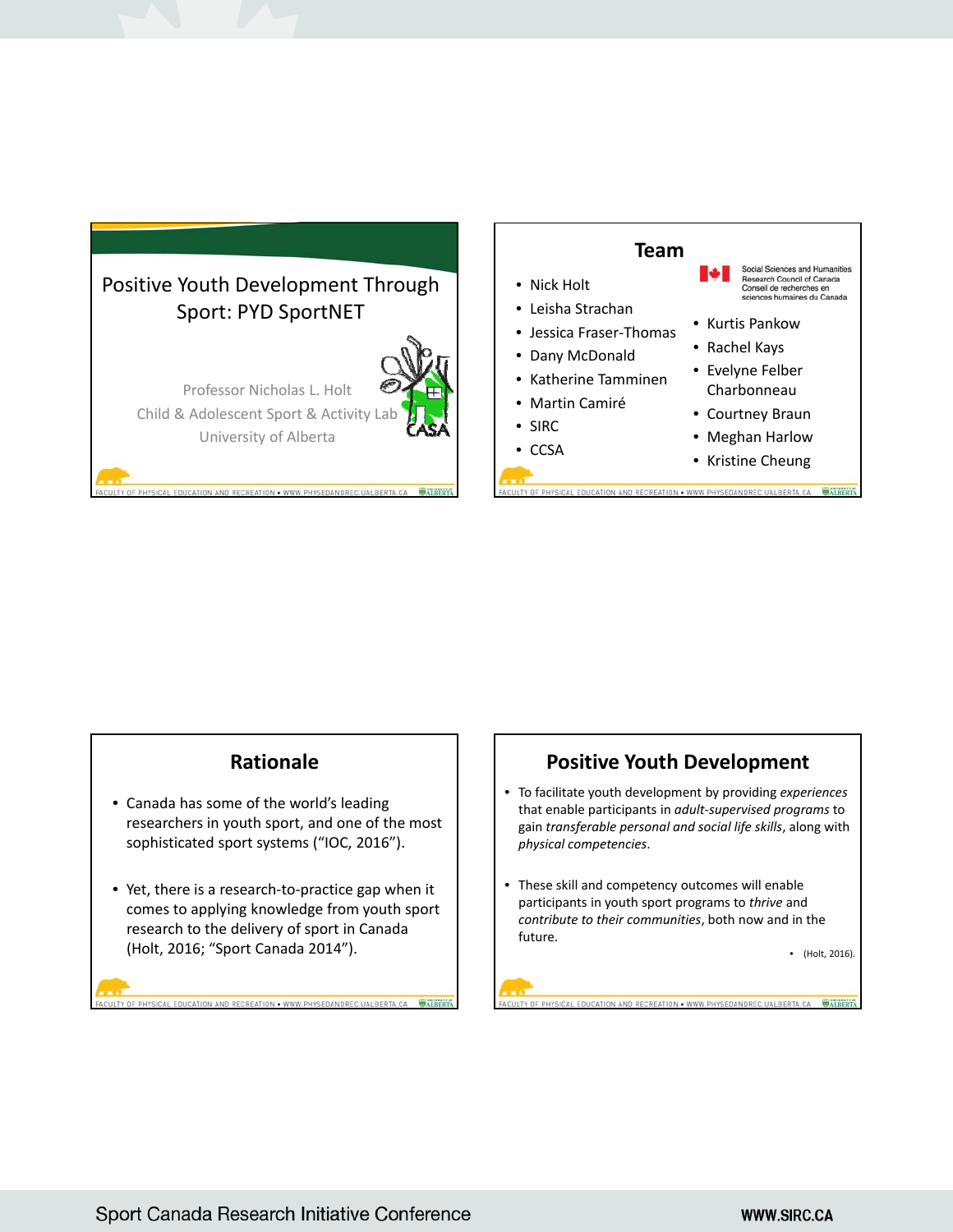





## **Main Findings**

- **Barriers**
	- Time, capacity
	- Knowing 'what is out there' and 'what is credible'
	- Lack of communication from researchers
- **Opportunities**
	- Using research to make or justify decisions
	- Key topics: parent education; retention and recruitment
- **Moving Forward**
	- Easy, shareable ways to present access credible

CAL EDUCATION AND RECREATION . WWW.PHYSEDANDREC.UALBERTA.CA

research